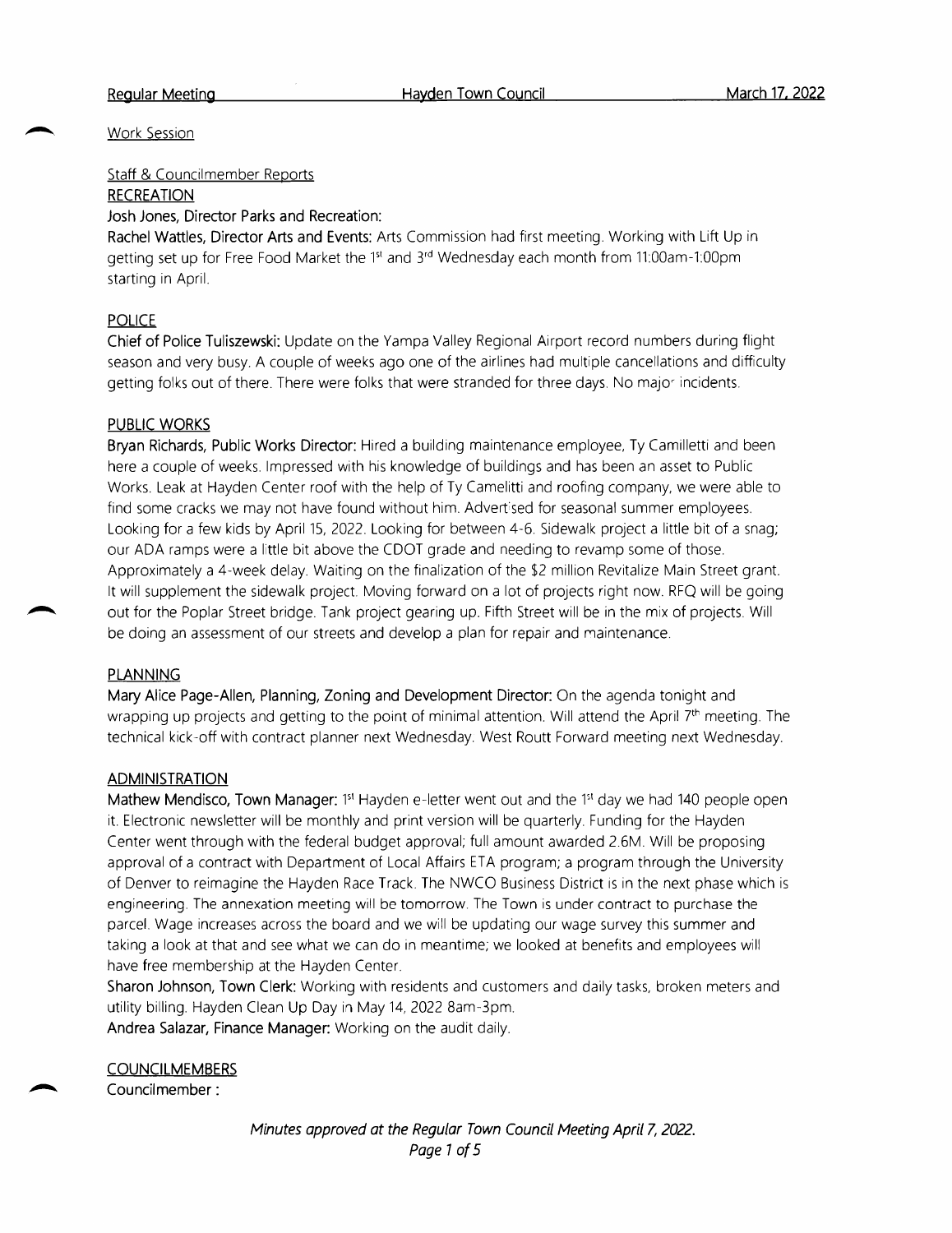Staff reports will continue at the end of the meeting.

Mayor Wuestewald called the regular meeting of the Hayden Town Council to order at 7 3:0 p.m. Councilmembers Banks, Corriveau, Gann, and Hollifield present. Also present were Town Manager, Mathew Mendisco, Town Clerk, Sharon Johnson, Police Chief, Greg Tuliszewski, Public Works Director, Bryan Richards, Planning, Zoning and Development Director, Mary Alice Page - Allen, Finance Manager, Andrea Salazar and Arts and Events Director, Rachel Wattles.

| <b>OPENING PRAYER</b>                                                                                                | Mayor Wuestewald offered the opening prayer.                                                                                                                                                                                                                                                                                        |
|----------------------------------------------------------------------------------------------------------------------|-------------------------------------------------------------------------------------------------------------------------------------------------------------------------------------------------------------------------------------------------------------------------------------------------------------------------------------|
| PLEDGE OF ALLEGIANCE                                                                                                 | Mayor Wuestewald led the Pledge of Allegiance.                                                                                                                                                                                                                                                                                      |
| MINUTES-<br>March 3, 2022                                                                                            | Councilmember Banks moved to approve the minutes of the Regular Town Council<br>Meeting held on March 3, 2022. Councilmember Hollifield seconded. Roll call vote.<br>Councilmember Banks - aye. Councilmember Gann - aye. Councilmember Hollifield<br>- aye. Councilmember Corriveau - aye. Mayor Wuestewald - aye. Motion carried. |
| PUBLIC COMMENTS                                                                                                      | None.                                                                                                                                                                                                                                                                                                                               |
| PROCLAMATIONS/<br>PRESENTATIONS                                                                                      | None.                                                                                                                                                                                                                                                                                                                               |
| <b>CONSENT ITEMS</b>                                                                                                 | Councilmember Corriveau moved to approve the consent items. Councilmember<br>Hollifield seconded. Roll call vote. Councilmember Corriveau - aye. Councilmember                                                                                                                                                                      |
| Consideration of bill<br>payment voucher - March<br>3, 2022 in the amount of<br>\$31,029.24                          | Hollifield - aye. Councilmember Gann - aye. Councilmember Banks - aye. Mayor<br>Wuestewald - aye. Motion carried.                                                                                                                                                                                                                   |
| Consideration of bill<br>payment voucher - March<br>9, 2022 in the amount of<br>\$208,757.31                         |                                                                                                                                                                                                                                                                                                                                     |
| Consideration to approve<br>Credit Card Change<br>Request for Mathew<br>Mendisco and Rachel<br>Wattles               |                                                                                                                                                                                                                                                                                                                                     |
| <b>OLD BUSINESS</b>                                                                                                  |                                                                                                                                                                                                                                                                                                                                     |
| Review and Consider for<br>Approval of 1 <sup>st</sup> Reading of<br>Ordinance No. 713, An<br>Ordinance Amending the | Councilmember Banks moved to approve 1st Reading of Ordinance No. 713, An<br>Ordinance Amending the Hayden Municipal Code by Adding Language at Section<br>7.28.160, Short-Term Rental Standards, in Title 7: The Hayden Development Code;<br>Repealing All Conflicting Ordinances; Providing for Severability; Providing an        |

Minutes approved at the Regular Town Council Meeting April 7, 2022. Page 2 of 5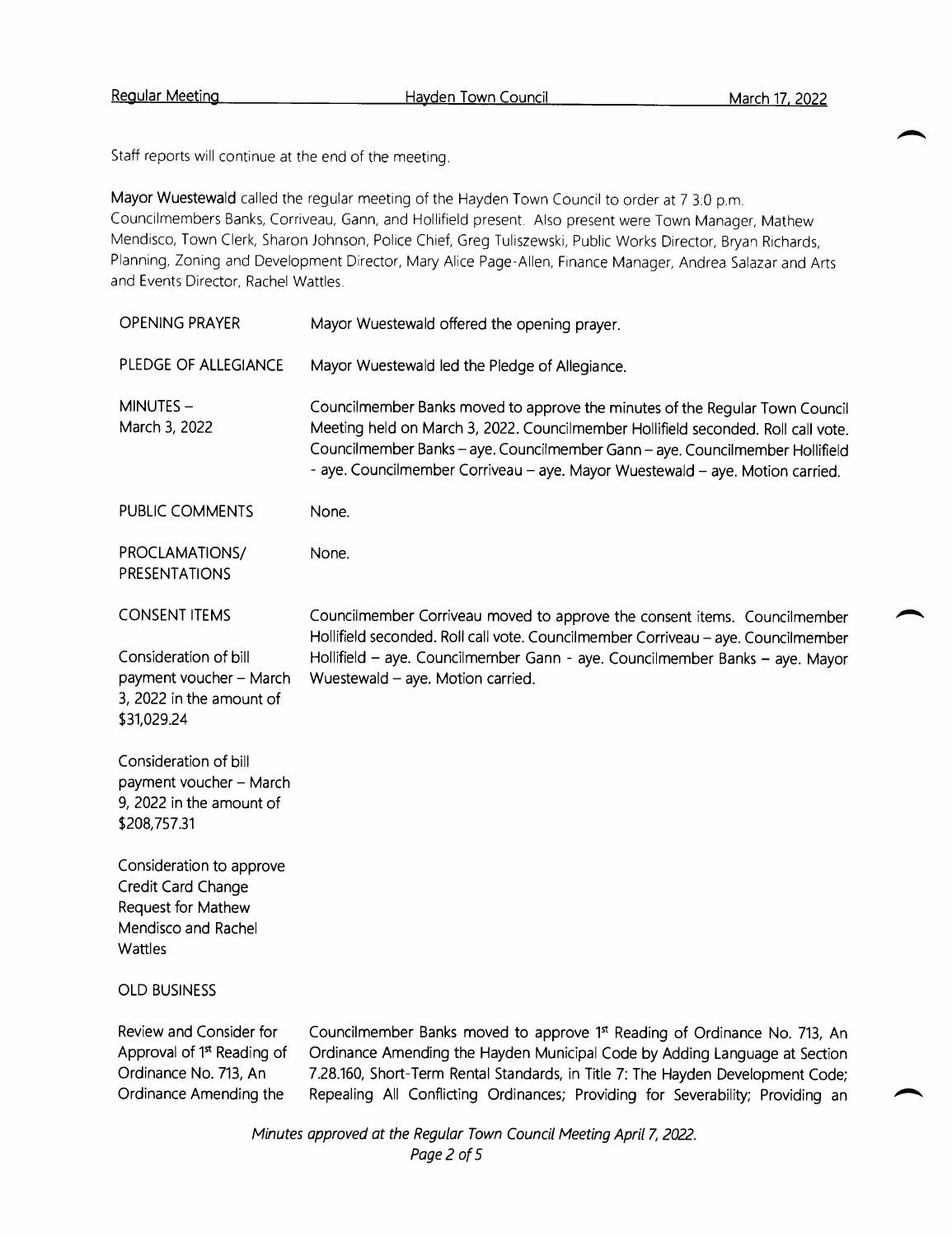Hayden Municipal Code by Adding Language at Section 7.28.160, Short-Term Rental Standards, in Title 7: The Hayden Development Coe; Repealing All Conflicting Ordinances; Providing for Severability; Providing an Effective Date, and Setting <sup>a</sup> Public Hearing for April 7, 2022.

NEW BUSINESS

PAUL FLOOD, PAGODA PEAK LLC — THE MEADOW, PHASE 2 — SHADY LANE/COTTONWOOD CIRCLE

Public Hearing: The Meadow, Phase 2, <sup>a</sup> Final Plat of Lots 7, 8, 9, Open Space <sup>C</sup> and Tract A, The Meadow, A Planned Neighborhood, to create eighteen (18) residential lots in the Residential High Density (RHD) and Residential Low Density RLD) zone districts along Shady Lane and Cottonwood Circle Consideration for approval and authorization to sign the Final Plat of The Meadow, Phase2, an eighteen (18) lot residential subdivision located in the RHD and RLD zone districts along Shady Lane and Cottonwood Circle

Hayden Town Council March 17, 2022

Effective Date, and Setting <sup>a</sup> Public Hearing for April 7, 2022. Councilmember Hollifield seconded. Roll call vote. Councilmember Banks— aye. Councilmember Gann — aye. Councilmember Hollifield - aye. Councilmember Corriveau — aye. Mayor Wuestewald — aye. Motion carried.

Mary Alice directed council to the staff report in the agenda packet. <sup>18</sup> residential lots including <sup>3</sup> existing platted lots. Authorized in 2004 and again in 2010; Paul Flood looking to complete. Page <sup>2</sup> provides recommendations with facts and conditions with the Public Hearing. Paul Flood spoke to report and must be recorded within <sup>90</sup> days; it may take 10-2 weeks. Paul Flood requested to push recording to end of July 2022. Request noted. Question arose by council regarding drainage and Mary Alice Page - Allen explained completed and open space on west side is open area and wet part of the subdivision.

Public Hearing opened at 7:40 p.m.

Tracy Tydeman @ <sup>109</sup> Shady Lane asked if there is anything that would change on the current street. The response was everything east of new builds does not change. She also asked about the trail.

Public Hearing closed at 7:44 p.m.

Mayor Wuestewald moved to approve and authorize to sign the Final Plat of The Meadow, Phase2, an eighteen (18) lot residential subdivision located in the RHD and RLD zone districts along Shady Lane and Cottonwood Circle per Staff Report page <sup>2</sup> recommendation Findings of Fact and the four Conditions of Approval. Councilmember Gann seconded. Roll call vote. Councilmember Corriveau — aye. Councilmember Gann — aye. Councilmember Banks - aye. Councilmember Hollifield aye. Mayor Wuestewald — aye. Motion carried.

Review and Consider for

Councilmember Banks moved to approve 1<sup>st</sup> Reading of Ordinance No. 715, An

Minutes approved at the Regular Town Council Meeting April 7, 2022. Page 3 of 5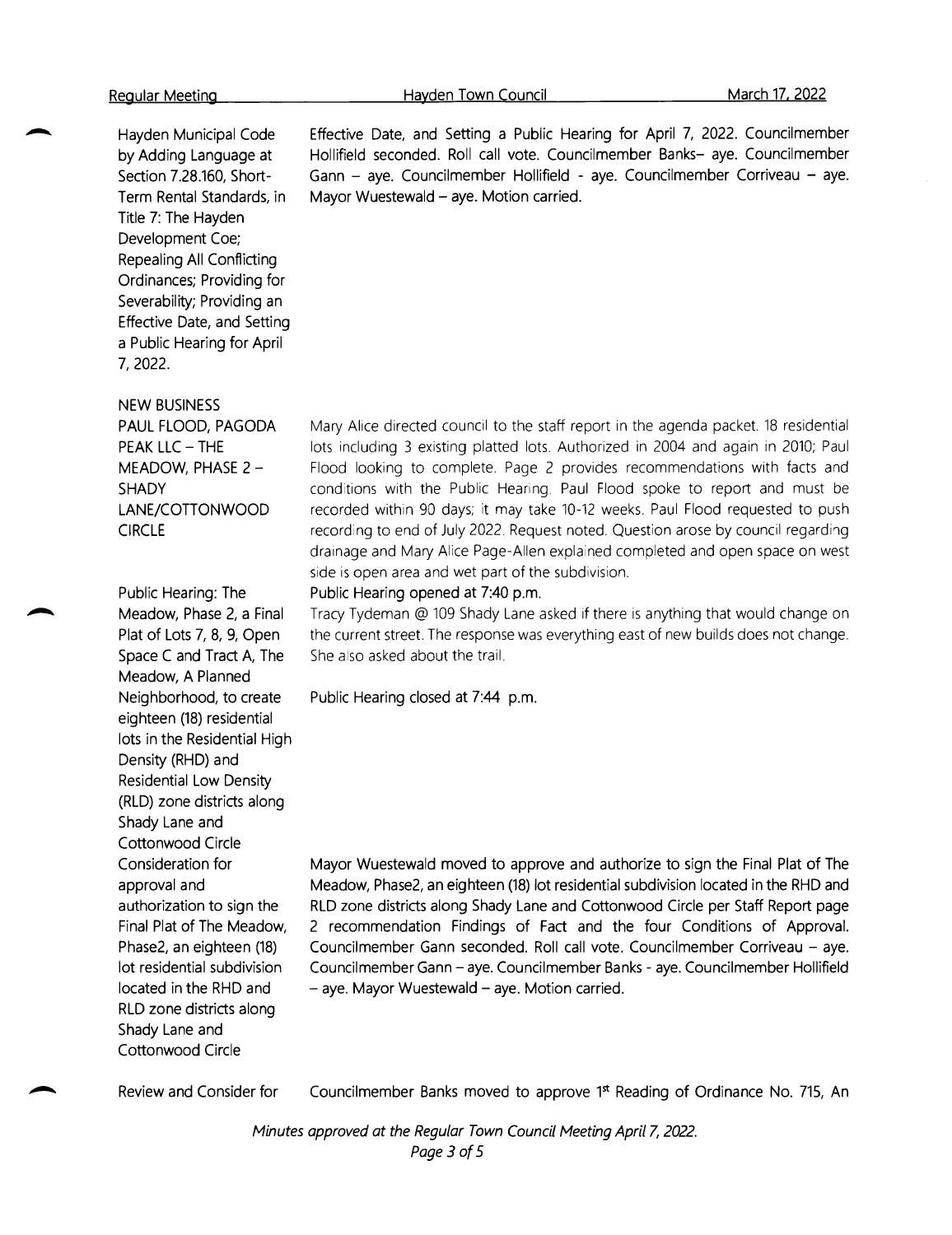Hayden Town Council March 17, 2022

Approval of 1<sup>st</sup> Reading of Ordinance No. 715, An Ordinance Vacating the 15-foot-Wide drainage and public and private utility easement along the rear lot lines of Lots 7-9, The Meadow, A Planned Neighborhood, on the Plat of Record at File No 13397 in the Official Records of the Routt County Clerk and Recorder, Providing an Effective Date, and setting <sup>a</sup> date of April 7, 2022 for <sup>a</sup> Public Hearing

Review and Consider for Approval of 1<sup>st</sup> Reading of Ordinance No. 714, An Ordinance Vacating the 20 -Foot -Wide Public Water Line Easement as Dedicated on the Plat of Record at File No. 14438 in the Official Records of **Figure** the Routt County Clerk & Recorder, Providing an Effective Date, and Setting <sup>a</sup> date of April 7, 2022 for <sup>a</sup> Public Hearing

Appointment of Town Councilmember to Hayden Arts Commission

Review and Consider for Approval Memorandum of Understanding Between Colorado Department of Local Affairs — University of Colorado, Denver Colorado Center for

Ordinance Vacating the 15-foot-Wide drainage and public and private utility easement along the rear lot lines of Lots 7-9, The Meadow, <sup>A</sup> Planned Neighborhood, on the Plat of Record at File No <sup>13397</sup> in the Official Records of the Routt County Clerk and Recorder, Providing an Effective Date, and setting <sup>a</sup> date of April 7, 2022 for <sup>a</sup> Public Hearing. Councilmember Hollifield seconded. Roll call vote. Councilmember Banks — aye. Councilmember Hollifield — aye. Councilmember Corriveau - aye. Councilmember Gann — aye. Mayor Wuestewald — aye. Motion carried.

Councilmember Banks moved to approve 1<sup>st</sup> Reading of Ordinance No. 714, An Ordinance Vacating the 20 -Foot -Wide Public Water Line Easement as Dedicated on the Plat of Record at File No. 14438 in the Official Records of the Routt County Clerk Recorder, Providing an Effective Date, and Setting <sup>a</sup> date of April 7, <sup>2022</sup> for <sup>a</sup> Public Hearing. Councilmember Corriveau seconded. Roll call vote. Councilmember Hollifield — aye. Councilmember Corriveau — aye. Councilmember Banks - aye. Councilmember Gann — aye. Mayor Wuestewald — aye. Motion carried.

Councilmember Banks moved to appoint Zack Wuestewald to Hayden Arts Commission, Councilmember Hollifield as first alternate and Councilmember Banks as second alternate. Councilmember Gann seconded. Roll call vote. Councilmember Corriveau — aye. Councilmember Hollifield — aye. Councilmember Gann - aye. Councilmember Banks — aye. Mayor Wuestewald — aye. Motion carried.

Councilmember Corriveau moved to approve Memorandum of Understanding Between Colorado Department of Local Affairs — University of Colorado, Denver Colorado Center for Community Development and Town of Hayden, Colorado. Councilmember Hollifield seconded. Roll call vote. Councilmember Corriveau — aye. Councilmember Gann — aye. Councilmember Banks - aye. Councilmember Hollifield aye. Mayor Wuestewald — aye. Motion carried.

Minutes approved at the Regular Town Council Meeting April 7, 2022. Page 4 of 5